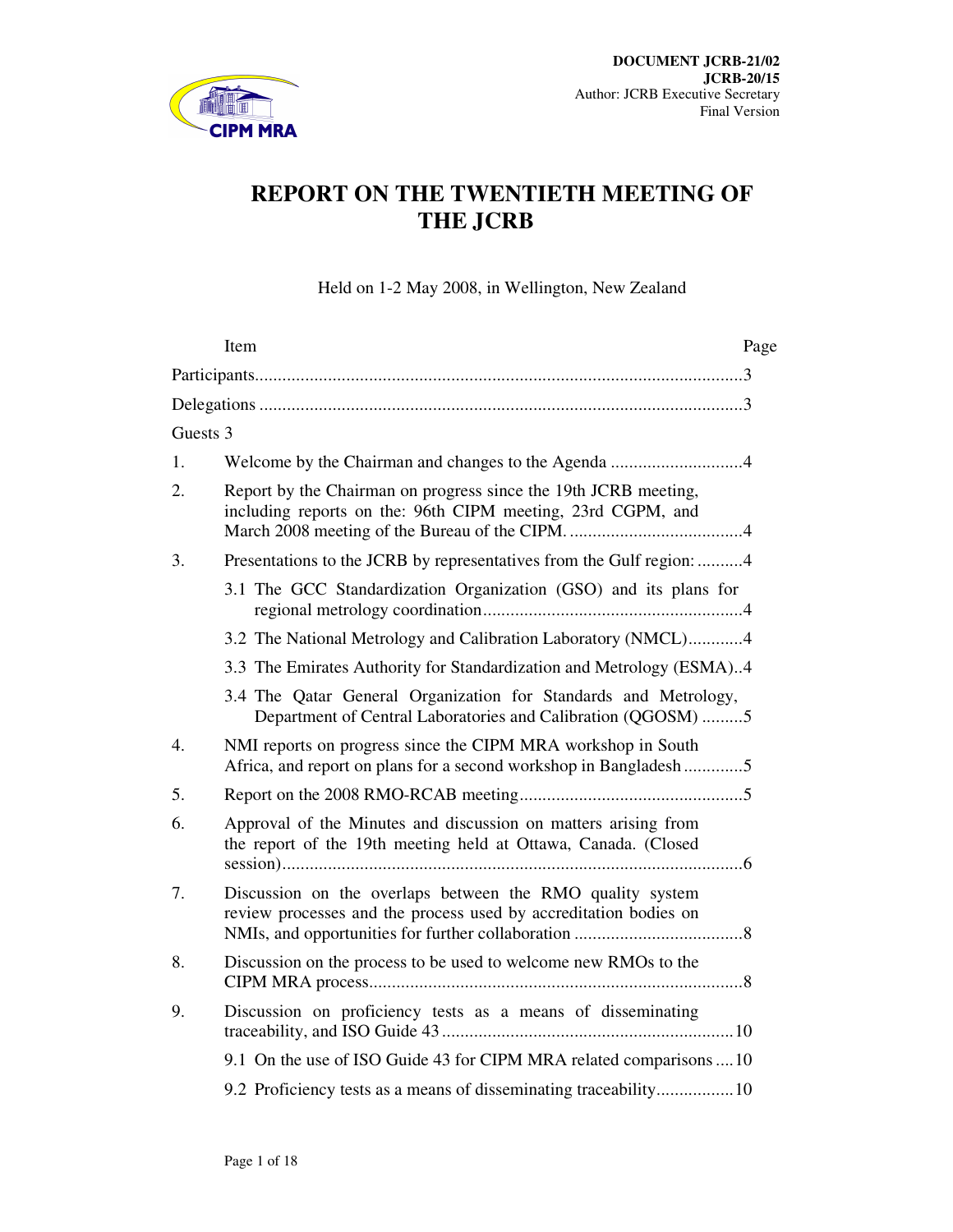| 10. |      |                                                                                                                     |
|-----|------|---------------------------------------------------------------------------------------------------------------------|
|     | 10.1 | The re-review period for CMCs (see document JCRB-14/12,                                                             |
|     | 10.2 | The implications of the current lack of a historical record in the                                                  |
| 11. |      | Review of the document "Guide to the implementation of the<br>CIPM MRA" and a proposal for a new document numbering |
| 12. |      |                                                                                                                     |
| 13. |      | Report on current CMC inter-regional reviews and matters arising                                                    |
| 14. |      |                                                                                                                     |
|     | 14.1 |                                                                                                                     |
|     |      |                                                                                                                     |
|     | 14.2 |                                                                                                                     |
|     | 14.3 |                                                                                                                     |
|     | 14.4 |                                                                                                                     |
|     | 14.5 |                                                                                                                     |
|     | 14.6 |                                                                                                                     |
| 15. |      |                                                                                                                     |
|     | 15.1 |                                                                                                                     |
|     | 15.2 |                                                                                                                     |
|     | 15.3 |                                                                                                                     |
| 16. |      |                                                                                                                     |
|     | 16.1 | Next meeting: BIPM, Sèvres, France (suggested dates, 24-25)                                                         |
|     | 16.2 |                                                                                                                     |
| 17. |      |                                                                                                                     |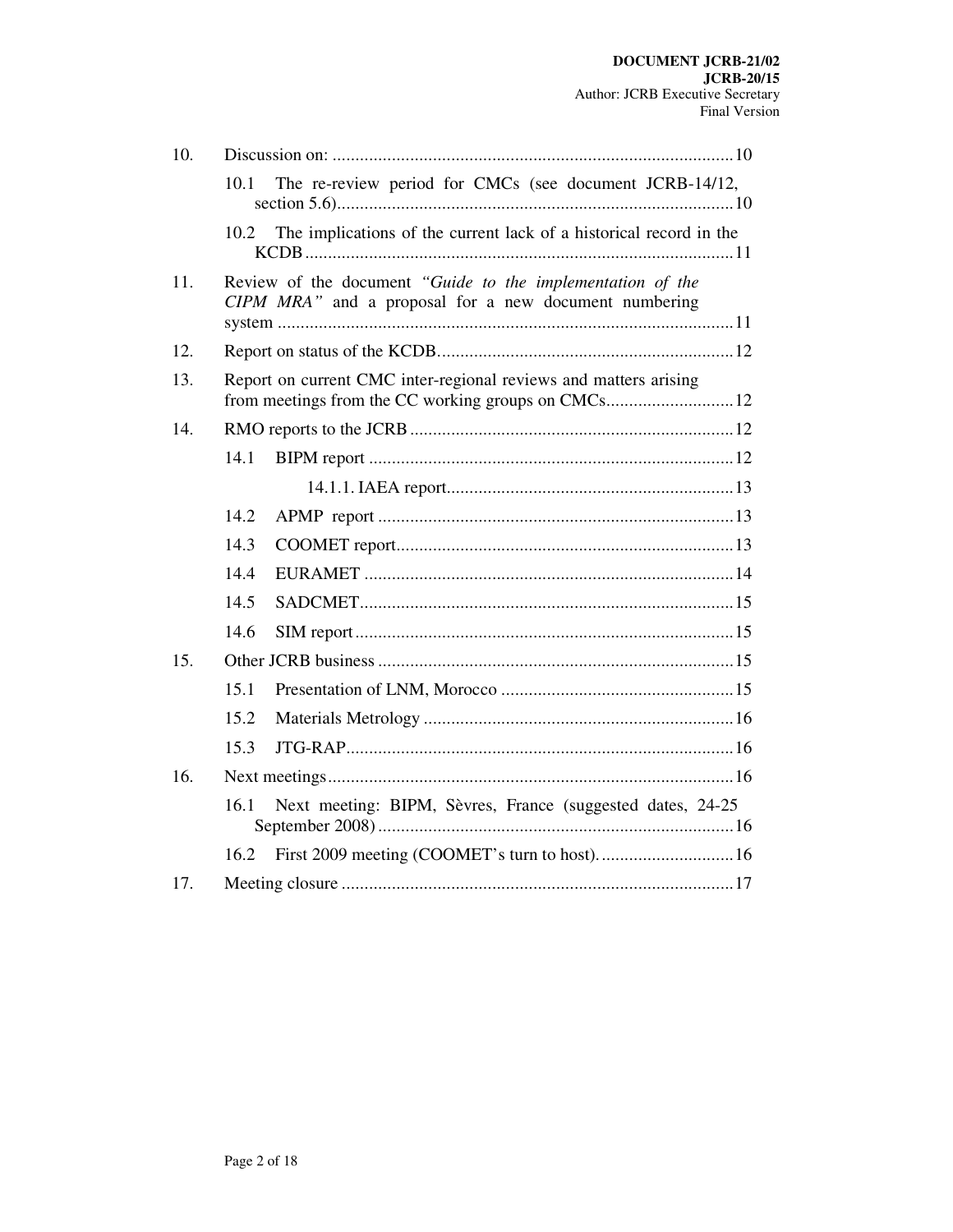# Participants

# **Delegations**

| Name/email | <b>RMO</b> |
|------------|------------|
|            |            |
|            |            |
|            |            |
|            |            |
|            |            |
|            |            |
|            |            |
|            |            |
|            |            |
|            |            |
|            |            |
|            |            |
|            |            |
|            |            |
|            |            |
|            |            |
|            |            |
|            |            |
|            |            |
|            |            |
|            |            |

# **Guests**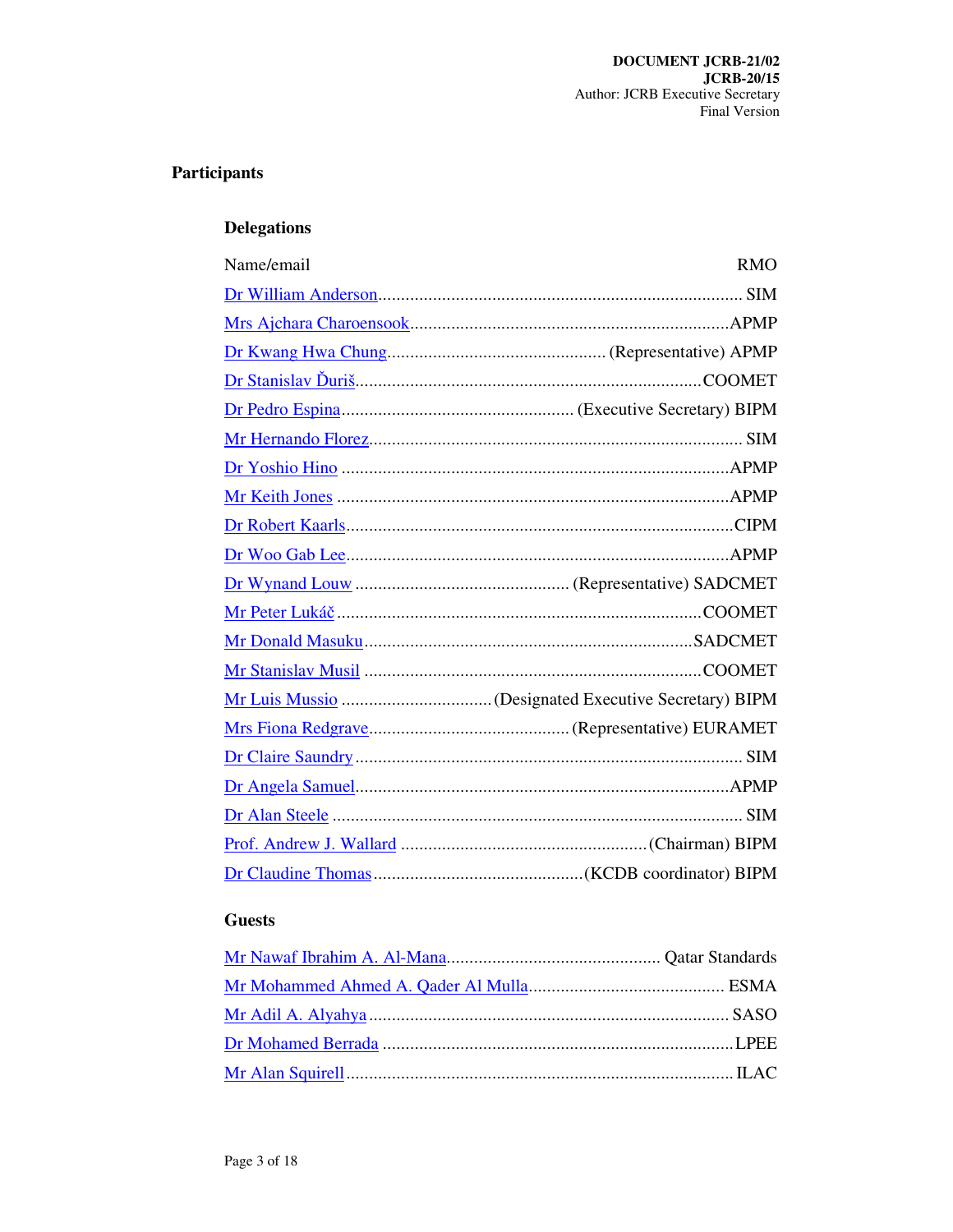### **1. Welcome by the Chairman and changes to the Agenda**

The Chairman welcomed the delegates and thanked the IRL-MSL for hosting the meeting. He introduced the reasons why guests from the Gulf Region were present for the open part of the meeting as well as the presence of a representative of ILAC. The Chairman then asked the participants to introduce themselves. The Chairman invited changes to the Agenda explaining why it was proposed to have two separate sessions: an open session with the presence of guests and a closed session for the RMO delegations only (see JCRB-20/01). The Chairman also proposed to move the IAEA report to item 14 of the agenda. With this change, the Agenda was approved.

# **2. Report by the Chairman on progress since the 19th JCRB meeting, including reports on the: 96th CIPM meeting, 23rd CGPM, and March 2008 meeting of the Bureau of the CIPM.**

The Chairman presented the report which covered the following points (see JCRB 20/02).

# **3. Presentations to the JCRB by representatives from the Gulf region:**

# **3.1 The GCC Standardization Organization (GSO) and its plans for regional metrology coordination**

Omar Kanakrieh, Metrology Coordinator of GSO, gave a presentation about the strategic plan for a Regional Metrology Organization of the Gulf Countries. After the presentation, A. Wallard noted that once there is a clear plan of action for the region, then the JCRB will discuss what rules should be considered by the CIPM for the acceptance of new RMOs (see  $Item 8$  of the present minutes). He also noted that it</u> is important to clarify that participants in the CIPM KCs must be NMIs from Member States and must have the competence at the higher level of metrology, so making it necessary to have at least one laboratory in the region with the level of competence to participate in these activities.

# **3.2 The National Metrology and Calibration Laboratory (NMCL)**

Presentation made by Adil A. Alyahya, Director NMCL, SASO, Saudi Arabia (see JCRB 20/03.2).

#### **3.3 The Emirates Authority for Standardization and Metrology (ESMA)**

Presentation made by Mohammed Ahmad A. Qader Al Mulla, Director of Metrology Department, ESMA, United Arab Emirates (JCRB 20/03.3).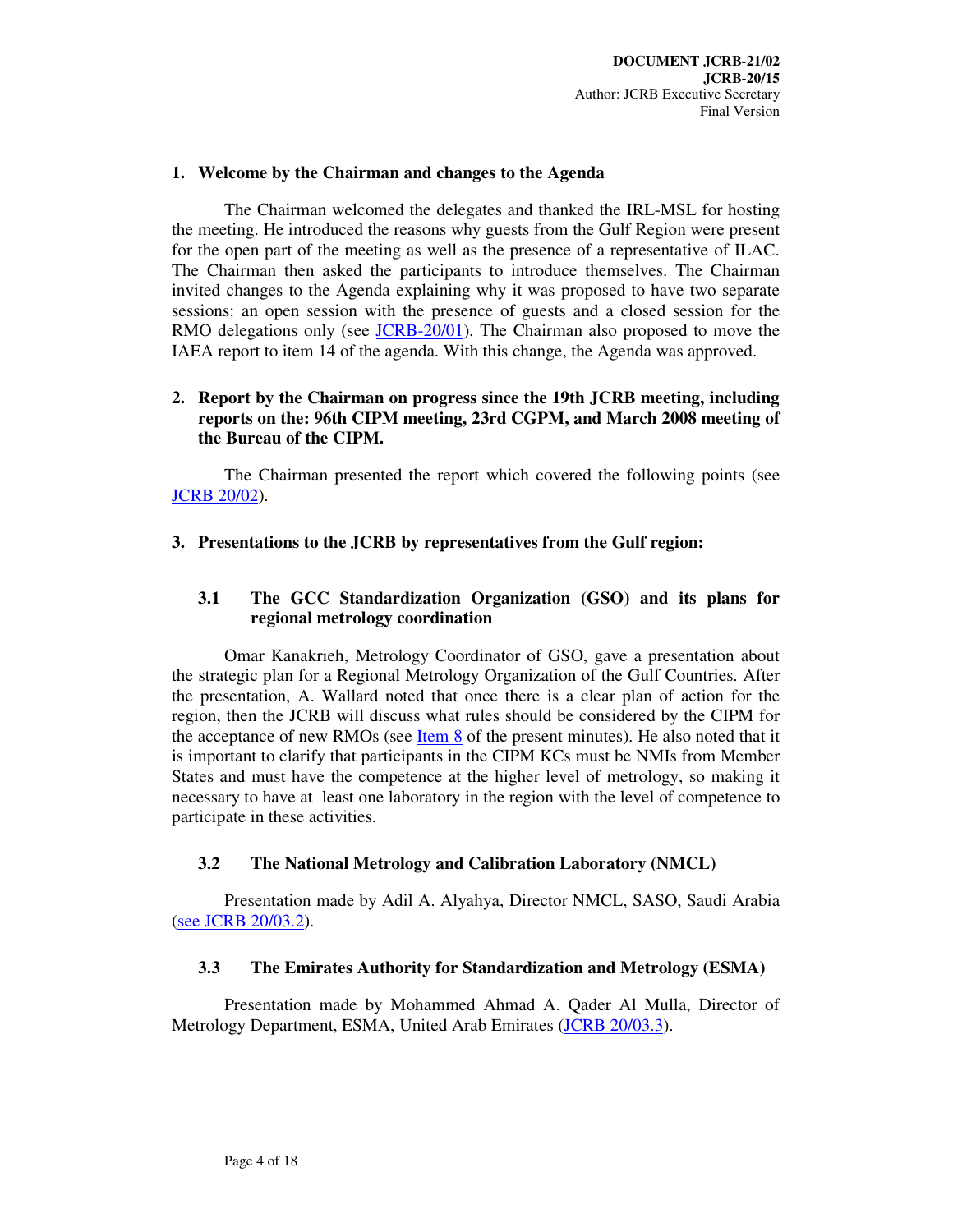# **3.4 The Qatar General Organization for Standards and Metrology, Department of Central Laboratories and Calibration (QGOSM)**

Presented by Nawaf Ibrahim A. Al-Mana, Director of Central Laboratories and Calibration, QGOSM, Qatar (JCRB 20/03.4).

A. Wallard closed this part of the meeting by thanking the guests for their interesting presentations and stating that this information will help the JCRB with its discussions during the meeting.

### **4. NMI reports on progress since the CIPM MRA workshop in South Africa, and report on plans for a second workshop in Bangladesh**

The report was presented by Pedro Espina (JCRB 20.4) including a summary of the present status of the six participants in the CIPM MRA workshop in South Africa:

DZM – Croatia (JCRB 20/4.DZM) KazInMetr – Kazakhstan (JCRB 20/4.KazInMetr) KEBS – Kenya (JCRB 20/04.KEBS) LACOMET – Costa Rica (JCRB 20/04.LACOMET) NIS - Egypt (JCRB 22/04.NIS) VIM – Vietnam (JCRB 22/04.VIM)

It was proposed that, for the future, the workshops should be tied to a regional TC meeting and not to the JCRB.

Due to organizational problems, the workshop planned to be held in Bangladesh had to be cancelled.

# **5. Report on the 2008 RMO-RCAB meeting**

Presented by Alan Squirrell, ILAC–BIPM liaison, ILAC Secretariat (JCRB 20.05).

The main topics of the report were:

- General overview of BIPM / ILAC cooperation. RMOs–RCABs meeting.
- The CMC issue current situation and future actions by ILAC and BIPM.
- Accreditation and Peer Review Process (RCAB/RMO).

C. Thomas commented that in the CCM there was a discussion of the service categories used in the KCDB and that there is a desire to change them, particularly in the pressure area where the categories are going to be oriented to the different kind of instruments that are normally used.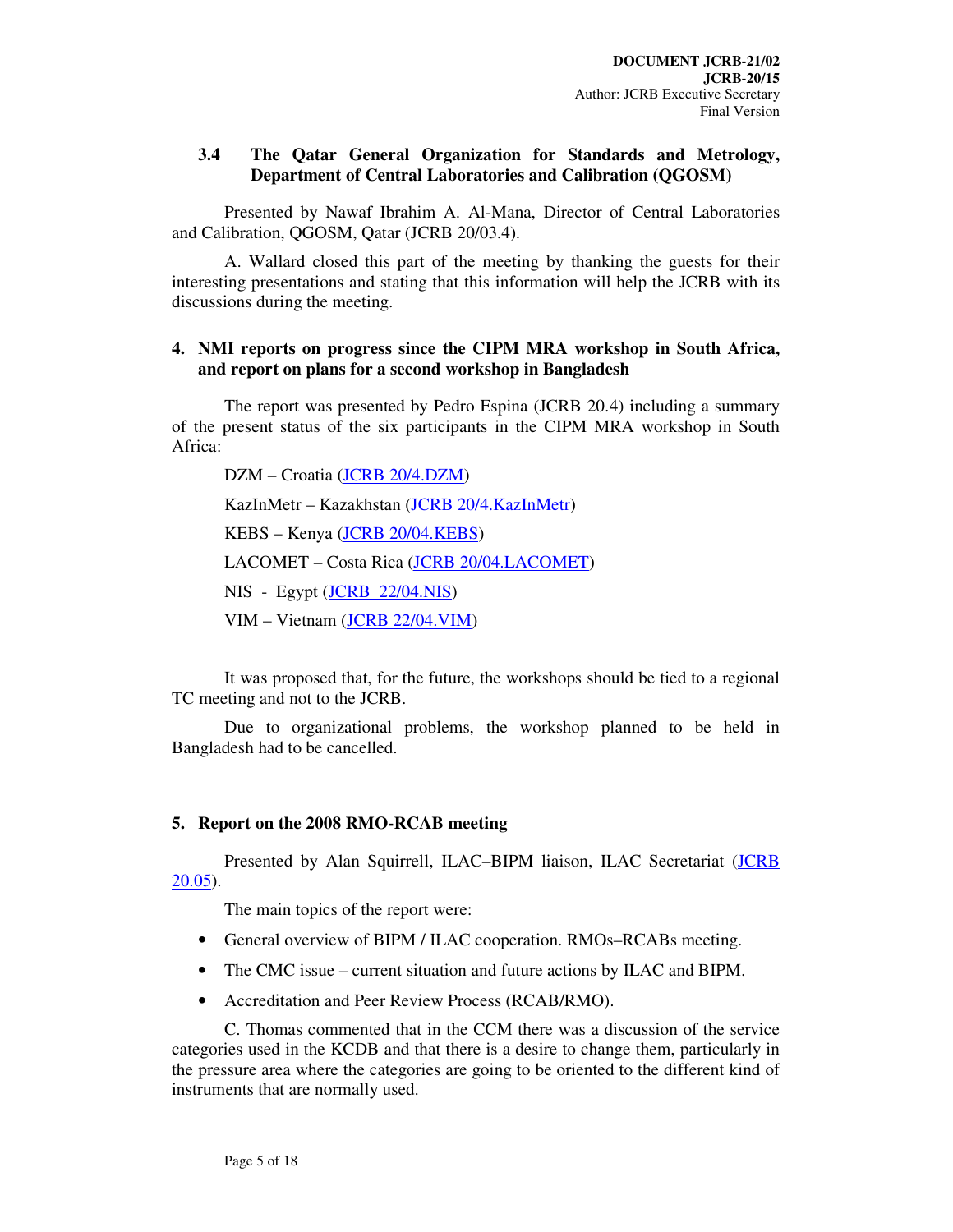A. Steele mentioned that the CMC–BMC panel is going to be part of one of the NCSLI sessions and invited ILAC to participate in the panel. A. Squirrell thanked A. Steele for the invitation and said that he will take the proposal back to ILAC, as well as upload the information on the ILAC website.

S. Musil asked if ILAC has disseminated the information about the new CMC definition and if the NABs have this information. A. Squirrell replied that the definition was presented to the ILAC General Assembly, there is a circular with the new definition and it is also on the ILAC website.

A. Wallard commented that the new definition was also published on the BIPM website.

On the flowcharts presented relating the accreditation process and the CIPM MRA process, it was commented that a closer relation is needed between the two processes, and that some "feedback loops" should be implemented between them.

# **6. Approval of the Minutes and discussion on matters arising from the report of the 19th meeting held at Ottawa, Canada. (Closed session)**

Discussion led by Andrew Wallard, Chairman (JCRB 20/06).

B. Anderson commented on Action 19/3, that presenting a full report of each NMI of the RMO to the other RMOs would not add value. After a brief discussion, SIM (B. Anderson) moved a motion to modify Action 19/3 by adding the word "summary".

SADCMET (W. Louw) seconded.

The motion was unanimously accepted.

**Action 20/1 (Modification of Action 19/3) The RMO reports to the JCRB will include only a summary of the status of the Quality Systems in their RMO. (This will require a modification of JCRB 18/03.7.) (Executive Secretary)** 

*Comments on action 19/4: Keep the status of KC current in the KCDB by sending the latest information to the KCDB Office. It is suggested that the RMOs do this at least prior to each JCRB meeting. (RMOs)* 

C. Thomas commented that she receives information about KCs from the CCs, and that at the RMO level the contact is from the pilot laboratories.

After a short discussion it was agreed that responsibility for the registration and tracking of Regional Comparisons lies with the RMOs.

P. Espina presented the list of actions from the 19th meeting, noting that Actions 11 and 12 related to LACOMET's need for comparisons were not accomplished. A. Steele agreed that these actions were not accomplished, and that no comparisons had been initiated, but LACOMET had sent a communication with its needs to other NMIs in the region.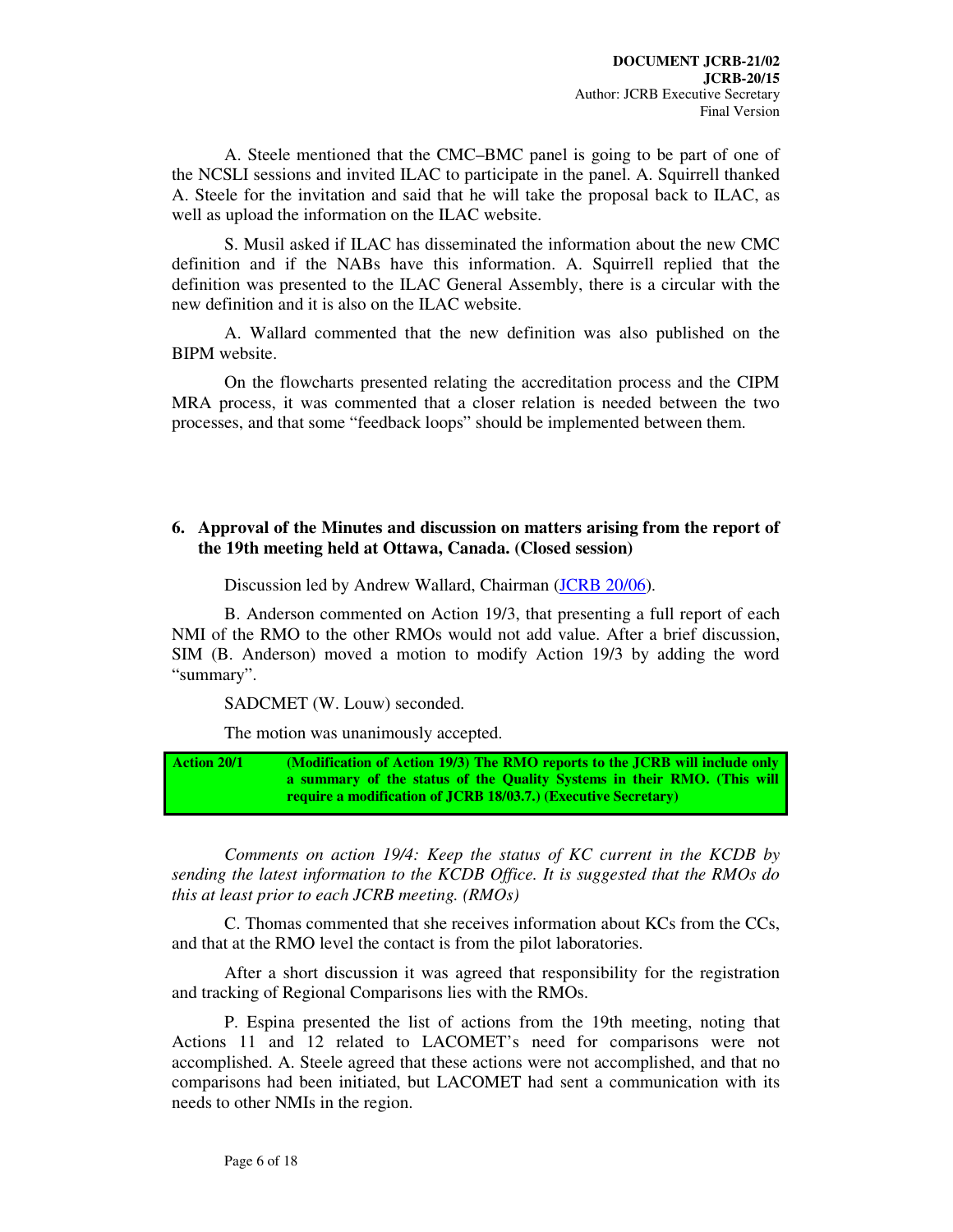On action 19/13, *RMOs are to nominate members for the new CCTF WG on CMCs. (RMOs).* Not all the nominations were received.

**Action 20/2 RMOs are to nominate members for the new CCTF WG on CMCs. (RMOs)** 

 Comments on Recommendation 19/4, *The JCRB recommends that for purposes of publishing CMCs in the KCDB the following guidelines on traceability be followed:*

A. Wallard gave a brief summary of the discussion on this issue at the RCABs –RMOs meeting.

After some discussion, the following conclusions were reached:

- Recommendation 19/4 should be part of a general document (see Item 11).
- An NMI should be able to get traceability from another NMI that does not have primary methods, or realization of the unit, thus a modification of the first paragraph is needed.
- The last paragraph should be modified to make it clearer, or it should be deleted.

```
Action 20/3 Modify Recommendation 19.4 item 3, removing the word "major". 
   Disseminate Recommendations 19.1, 19.2, 19.3; they should be included in the 
   CIPM MRA guidance document being prepared by the BIPM.
```
Comments on Recommendation 19/1.

R. Kaarls pointed to the problem of how the treatment of an anomalous result, for example, may lead to an increase of the uncertainty in the related CMC.

A. Steele said that in the case of KCs, a physical explanation is looked for whenever possible, and a new bilateral comparison is performed, but having a bias in a result should not necessary lead to an increase of uncertainties. For the case in which many participants have anomalous results, there may be other actions, but those are particular to each case.

F. Redgrave noted that the increase may be the result of adding factors that were not taken into account initially.

 A. Wallard noted that this is an issue more appropriately discussed in the CCs or in other technical forums, rather than the JCRB.

The results of this discussion will be used in a general document of KCs (see Item 11).

**Action 20/4 Modify Recommendation 19.1 per the request of the CCRI WG RMO. (Executive Secretary)**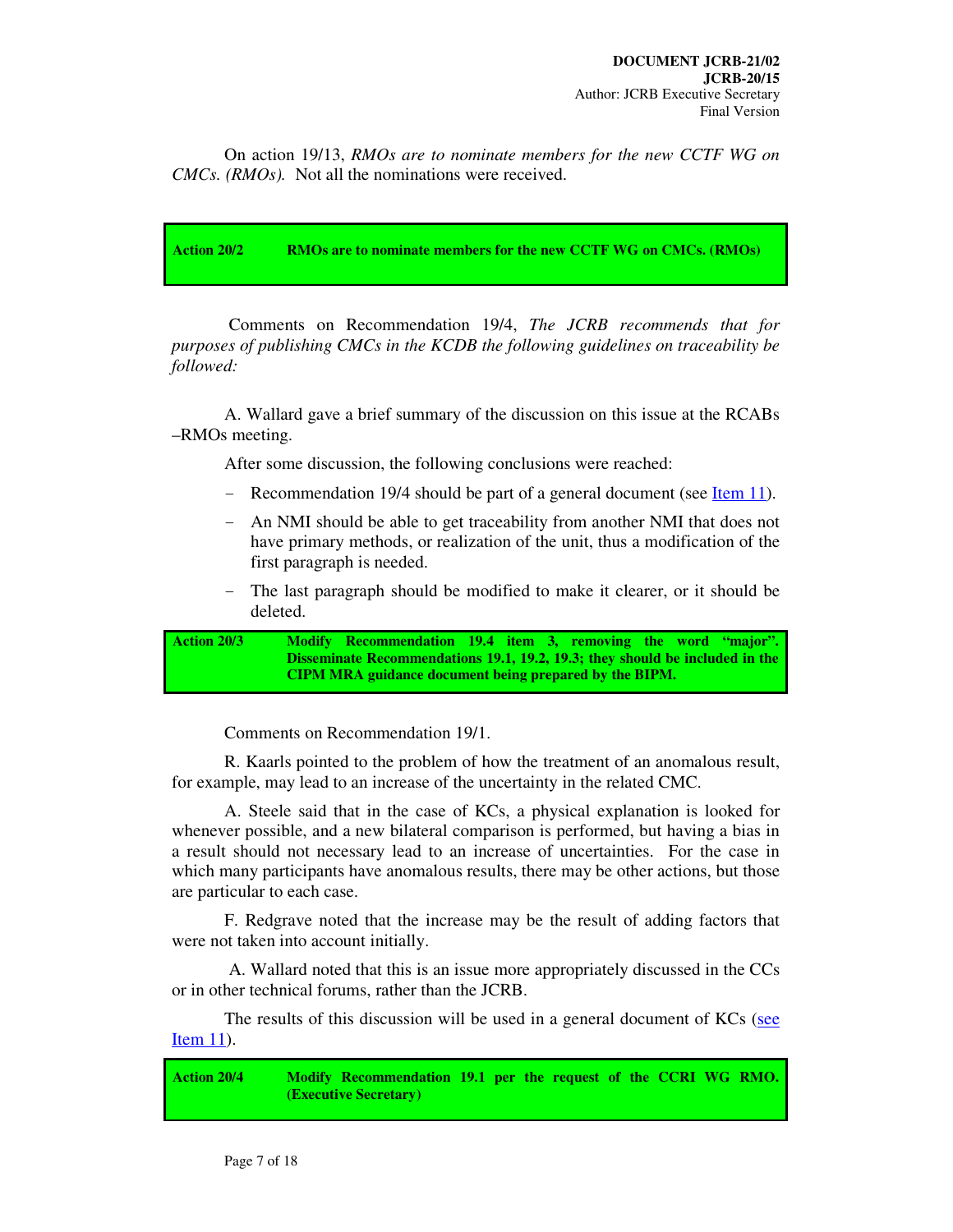# **7. Discussion on the overlaps between the RMO quality system review processes and the process used by accreditation bodies on NMIs, and opportunities for further collaboration**

L. Mussio presented the flowcharts (JCRB 20/07) concerning the process for the acceptance and publication of CMCs, including the accreditation process, giving information on the discussion that has taken place during the RMOs–RCABs meeting and the proposals that had been made.

K. Jones commented that the proposed process is almost exactly what APMP does at present.

W. Louw commented that in SADCMET, it is not possible to wait for the simultaneous publication of CMCs by the AB and in the KCDB because CMCs cannot be submitted without prior accreditation.

B. Anderson commented that the process in SIM is different and does not rely so much on accreditation. As an example, the QS of a DI that had its accreditation granted by a recognized AB was not approved at QSTF because it lacked some principal components, such as a procedure for nonconformities.

F. Redgrave said that there may be a danger of duplicating the processes.

A. Steele said that the main question is how to build trust between the two processes.

A. Wallard stated that the participants in the CIPM MRA process should be able to be confident to feed back their concerns and problems to the accreditation world.

R. Kaarls noted that, in his view, it is unacceptable to have different CMCs in the accreditation scope and in the KCDB for the same laboratory, and also pointed out that in his experience of "on-site peer reviews", the review of the quality systems is not completely similar in both processes.

After the discussion it was decided that these comments shall be used as inputs for the JTG-RAP work.

**Action 20/5 Bring the discussion on section 7 (as recorded in the Minutes) to the attention of the JTG-RAP. (BIPM)** 

#### **8. Discussion on the process to be used to welcome new RMOs to the CIPM MRA process**

A. Wallard gave an introduction to the subject taking the new "Gulfmet" as an example and presented the proposed procedure (JCRB 20/08) that shall be presented to the CIPM in October 2008.

He also pointed out the following: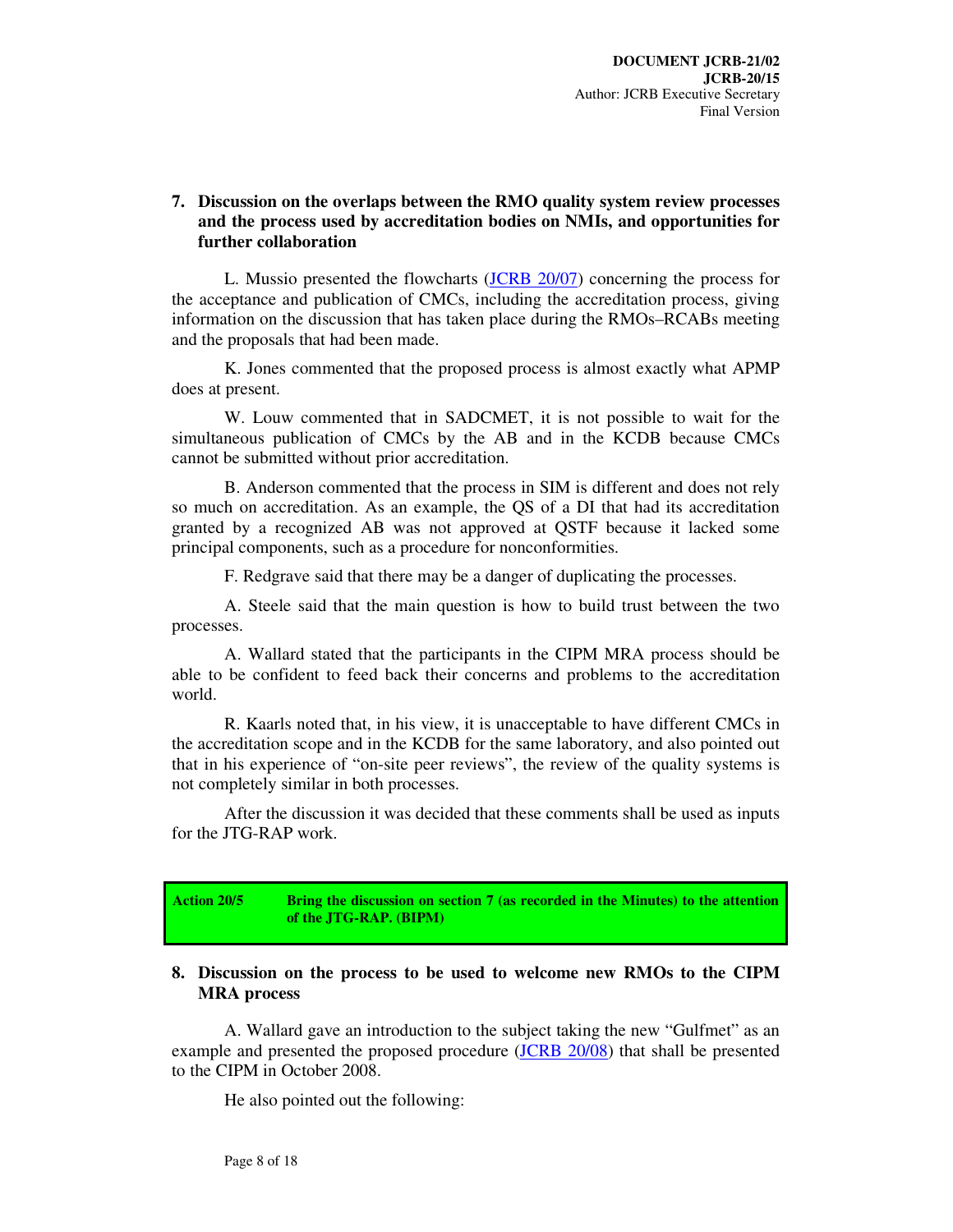- Once an RMO is recognized by the CIPM it has a vote in the JCRB thus giving it a position of influence;
- It is important not to give negative signs to the new RMOs, but to have a "staged process" to encourage them to become part of the system;
- No existing RMO should be left out. The process has to be consistent with the change from SADCMET to AFRIMETS.

The following comments were made:

- The document suggests that the RMO must have, at least, one full member of the BIPM, but it seems that it would be advisable to have at least two;
- No RMOs are foreseen in the future besides the Gulf region, but those that are not members of any of the existing RMOs may want to create a smaller RMO and this is a potential danger;
- The case in which a big RMO splits in two or more smaller RMOs should be considered;
- There are no examples of "regional institutes" as referred to in the proposed document ("*an RMO is formed by national or regional metrology institutes"*);
- Separate what is needed by an RMO to have a "voice" and what is needed to have a "vote";
- It is important to define the size of the RMOs;
- Define responsibilities (a new RMO should abide by the existing rules); and
- A transition period may be needed until an RMO has full rights in the JCRB.

On the right to vote on CMCs the following comments were made.

W. Louw mentioned that if expertise in a certain field exists in a region, the region must be able to vote on CMCs in that field, and not only if they have CMCs published in that field.

R. Kaarls agreed, because if you can only vote if you have CMCs published, this may create a problem in those areas where there are no CMCs, and so one should consider either having CMCs or proven expertise in the field.

A. Steele pointed out that there is the possibility that all the members of a RMO take traceability from external NMIs, meaning that no laboratory in the RMO may be operating at the CC KC level, but the document requires them to be at CC level. Care must be taken not to make the document too prescriptive.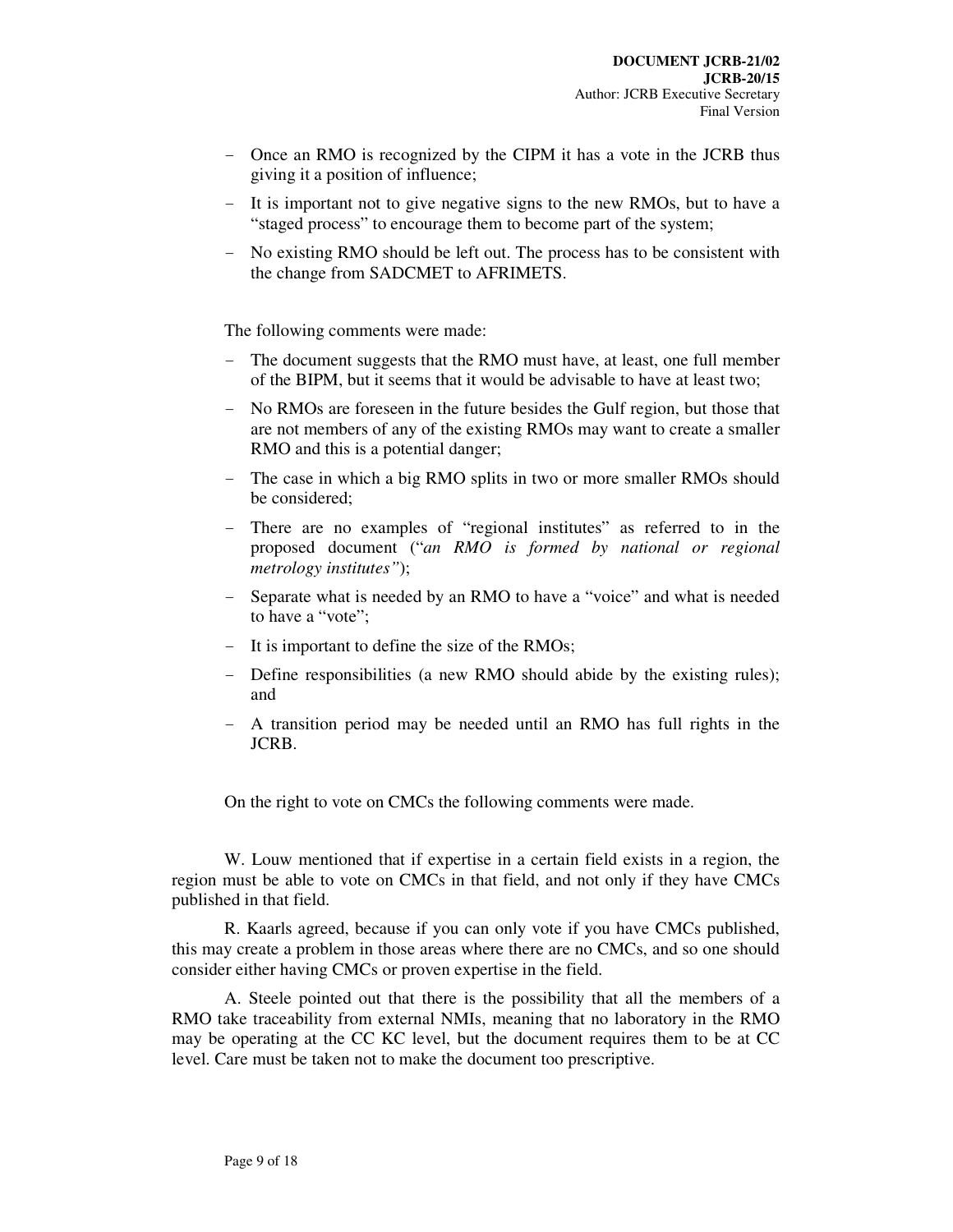**Action 20/6 The document on** *"How to Welcome New RMOs"* **will be modified and distributed to the RMOs for comments within 60 days of the meeting. (BIPM)** 

# **9. Discussion on proficiency tests as a means of disseminating traceability, and ISO Guide 43**

#### **9.1 On the use of ISO Guide 43 for CIPM MRA related comparisons**

R. Kaarls presented the documents and gave a description of the Guide 43.

After a short discussion it was agreed that the document is not applicable to the CIPM MRA process.

#### **9.2 Proficiency tests as a means of disseminating traceability**

R. Kaarls explained how the NMIs provide traceability in the field of metrology in chemistry, either providing CRMs or providing reference values for PT schemes. As the process of measuring and assigning the value may be different, the laboratory needs to know the final application of the samples.

After some discussions it was agreed that PTs should not be considered a means of disseminating traceability.

#### **10. Discussion on:**

# **10.1 The re-review period for CMCs (see document JCRB-14/12, section 5.6)**

A. Wallard summarized the situation, stating that the current policy for rereviewing CMCs every five years is not applied universally, and a solution is required in order to maintain the trust of external users of the KCDB.

A. Steele said that this is an opportunity to send this problem to the CCs, as there have been questions on this. It is not simply related to re-reviewing the CMCs, but also to a new round of KCs and other related issues.

P. Espina noted that in the CCs there is a general desire to re-review the CMCs, but there are difficulties to get people on board to do it.

A. Steele said that there should be some activity where one can go back and ensure that the CMCs are still valid. For example, QS reports could provide a possible mechanism to do it.

R. Kaarls noted that this is a kind of self-assessment, and may not be acceptable to the accreditors. A. Steele said that the accreditors have a short re-review period because of the fast turnover of personnel in accredited laboratories, while NMIs are much more stable.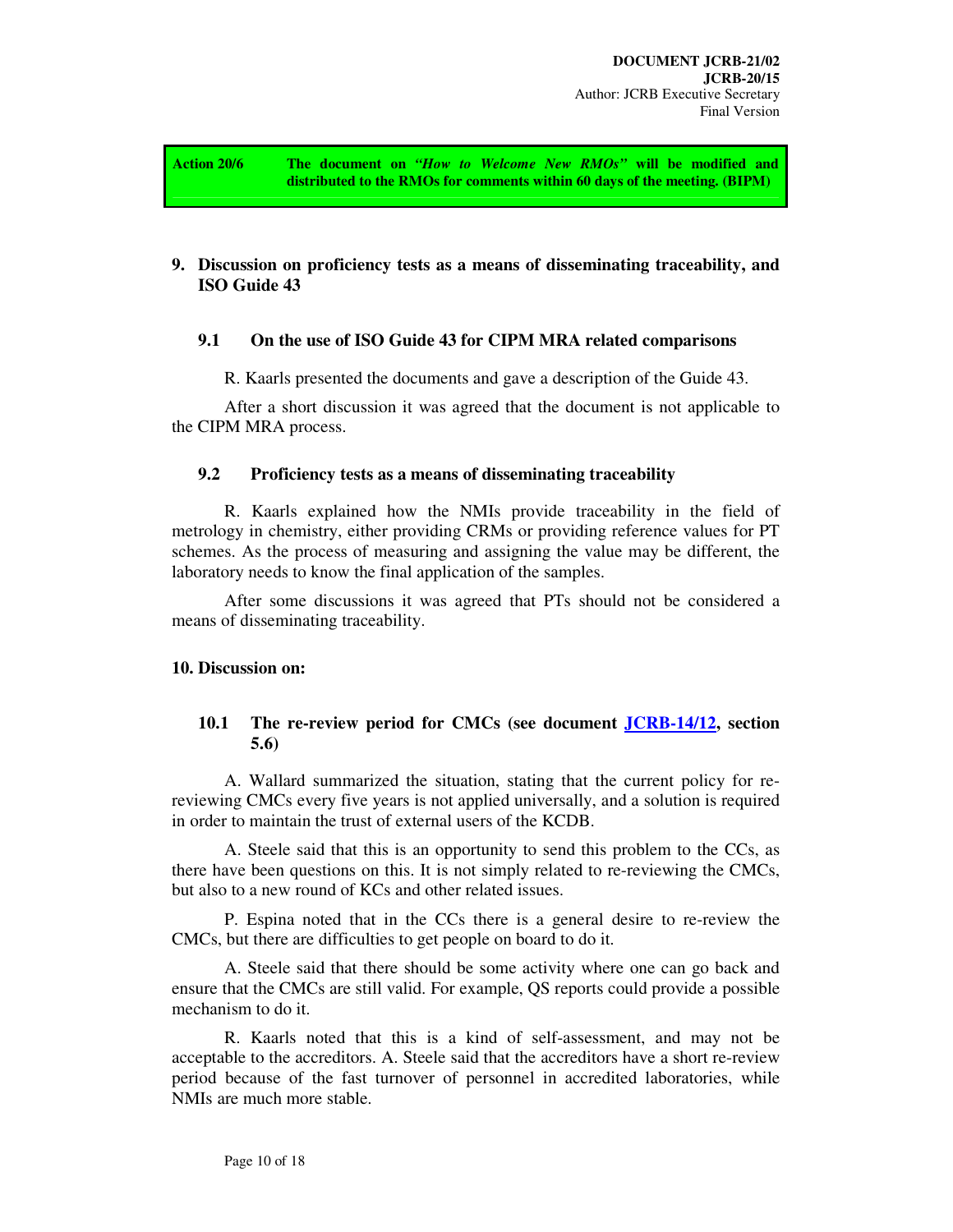K. Jones pointed out that there are signs that, in the background, NMIs have processes that assure the integrity of CMCs. These processes assure that the services are still valid.

B. Anderson pointed out that CMCs are included as part of the five-yearly SIM QS reviews, and so SIM can honestly say that it is doing the review. The CCs may say that something must be redone, but will not be able to do everything again.

C. Thomas informed the JCRB that she changed data in the KCDB because she receives mails requesting the deletion of CMCs from KCDB, because they correspond to services that are no longer available.

A. Wallard asked if a recommendation to the NMIs should be put in a resolution that the communication to the BIPM of the validity of CMCs should be part of their QS.

F. Redgrave agreed with the general view and also agreed that a communication reminding the NMIs would be acceptable.

R. Kaarls said that it is one point if the CMCs are still published, but quite another to ensure that the technical capability is still there.

No resolution was taken on this subject.

### **10.2 The implications of the current lack of a historical record in the KCDB**

P. Espina gave an introduction showing the possible problems that may arise due to the lack of historical records in the public part of the KCDB.

After a brief discussion it was agreed that this was not a real problem. In the rare case that an accredited laboratory needs historical information to prove the validity of a certificate (issued for example before a CMC was deleted), the information can be requested from the NMI, who can in turn make contact with the BIPM.

# **11. Review of the document** *"Guide to the implementation of the CIPM MRA"* **and a proposal for a new document numbering system**

L. Mussio presented the documents JCRB 20/11.01 and JCRB 20/11.02. It was decided to have a discussion via e-mail in the following 30 days. L. Mussio will send a reminder in 3 weeks.

L. Mussio also proposed that prior to applying a numbering system to the present documents of the JCRB, it is necessary to have a general review and consolidate the documents. The proposal was accepted.

**Action 20/7 Consolidate CIPM MRA documents by category and reformat and number the documents according to the BIPM internal QS procedures. (Executive Secretary)**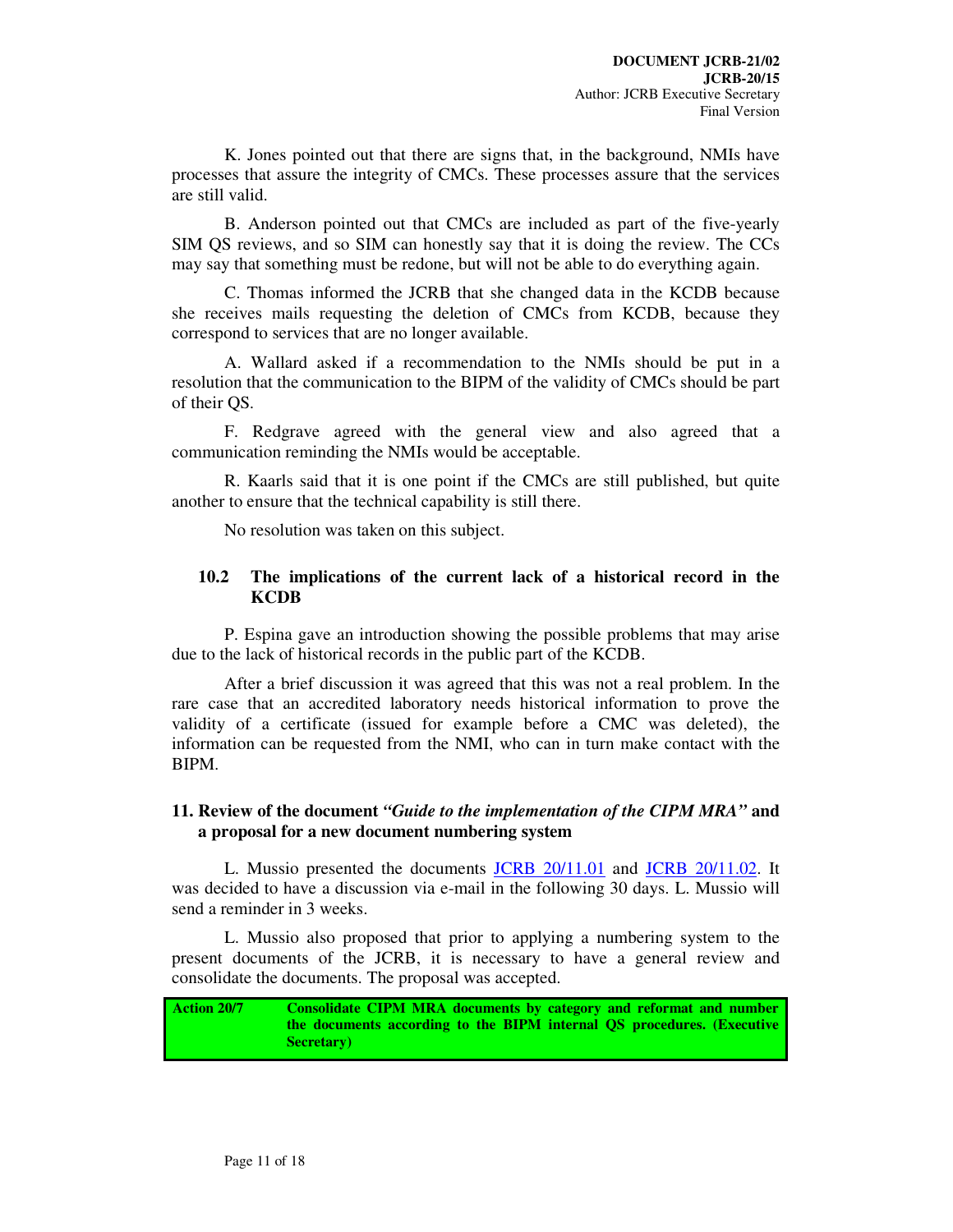#### **12. Report on status of the KCDB.**

C. Thomas presented the report (JCRB 20/12) on the status of the KCDC. After the report she was asked whether there is a need to change the name of KCDB because it does not include only KC but also CMCs and other complementary data.

A. Steele said that the name KCDB has been "branded" for over a decade and it needs to be noted that there is a market presence for the name KCDB.

C. Thomas noted that changing the name KCDB would be a huge project. She also noted that the nomenclature "Appendix A, B or C" on the KCDB website does not have a real meaning and that these have already been renamed

A. Wallard informed the group that articles and contributions to the KCDB newsletter are welcome and asked the participants to disseminate this information within the regions.

# **13. Report on current CMC inter-regional reviews and matters arising from meetings from the CC working groups on CMCs**

P. Espina presented the report. The report was updated with the information provided by the RMOs and will be published on the JCRB website (JCRB 20/13). No resolutions or actions arose from the report.

# **14. RMO reports to the JCRB**

#### **14.1 BIPM report**

A. Wallard presented an oral report, which covered the following points.

BIPM uncertainties are to be published on the BIPM website. The results of an internal working group are going to be presented to the CIPM in October 2008. The CMCs will be presented to the CCs for review.

W. Anderson asked if the resolution of stating BIPM uncertainties with  $k = 1$ is still valid. A. Wallard replied that  $k = 1$  will be used and that this will be clear on the website.

BIPM Quality System: as a result of the extended sick leave of the BIPM Quality Manager, Michael Streak is helping to put back in place the system of internal and external audits with the intention of making a presentation by March 2009.

Pedro Espina will finish his term as Executive Secretary of the JCRB after this meeting and Luis Mussio will take his place. The Chairman thanked NIST and LATU for these secondments.

Pedro Espina will stay at the BIPM for a further period and will act as a liaison with intergovernmental organizations. He will participate in the planning and execution of international events, in particular the WMO/BIPM symposium.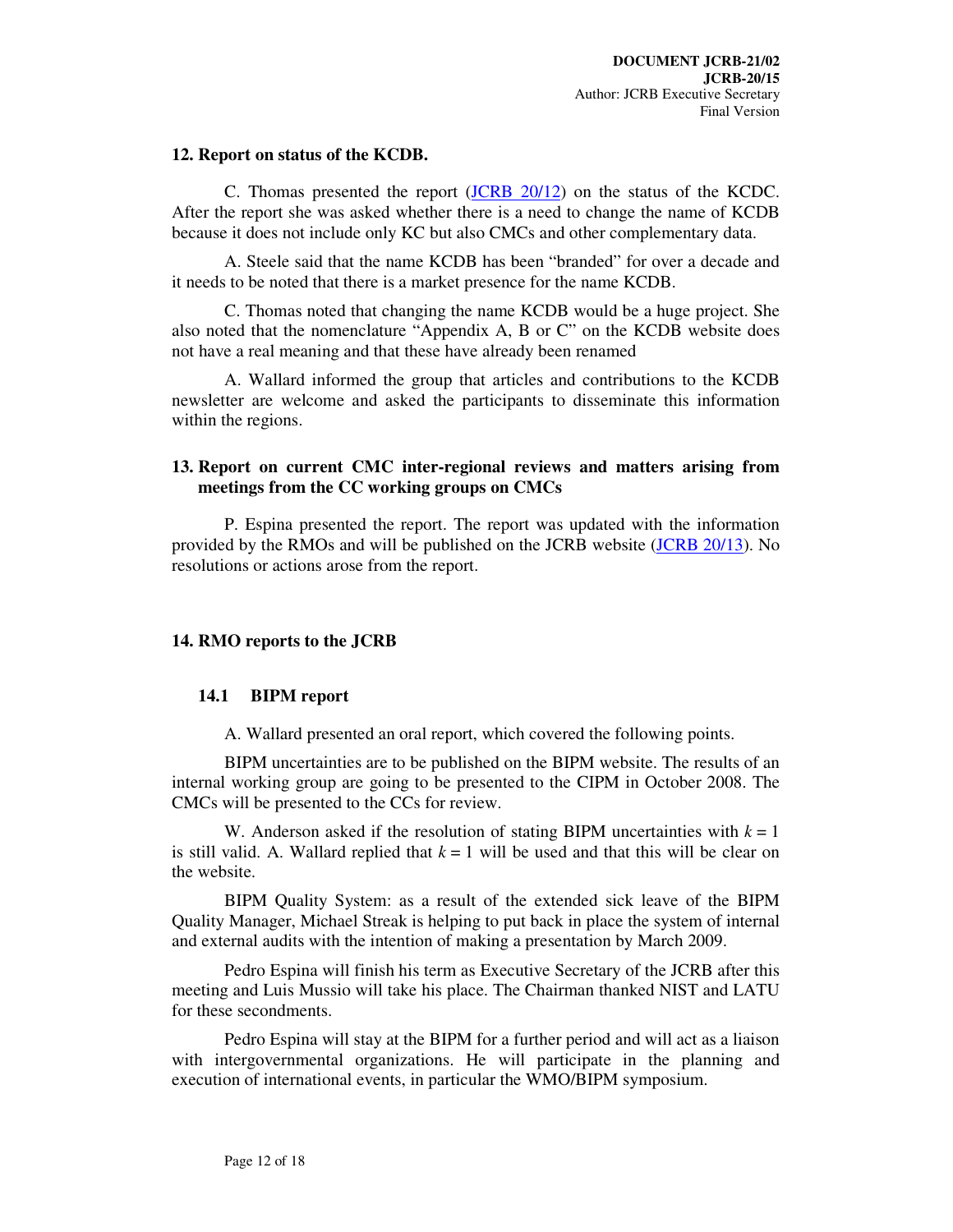As there are no important issues to report for this year, the Directors' meeting will be postponed to May 2009, to make it coincident with the World Metrology Day and a symposium about the 10 years of CIPM MRA.

Michael Streak will act as a liaison with developing countries, the JCDCMAS secretariat and the link to AFRIMETS.

The group of P. Espina, M. Streak and L. Mussio will also be working on the criteria to be used by the CIPM in assessing whether an Associate of the CGPM should be encouraged to become a signatory of the Metre Convention.

As was discussed during the KCDB status report, there have been discussions about the name of the KCDB. Most people are not interested in the KC information but rather the CMCs, so CMCDB or BIPMCMCDB would be a more appropriate name. A. Wallard asked the RMOs to provide feedback on the name.

#### **14.1.1. IAEA report.**

P. Espina presented the IAEA report (JCRB 20/14.1), which was prepared following the EURAMET format.

A. Wallard welcomed the report and opened the floor for questions.

There were no comments on the report.

# **14.2 APMP report**

The report (JCRB 20/14.02) was presented by K.H. Chung.

A. Samuel complemented the report with the following information:

- The CIPM MRA Workshop in Bangladesh will now be an APMP event rather than the 2nd BIPM-coordinated Workshop;
- The Symposium in Bangladesh is no longer a JCDCMAS Symposium but an Awareness-Raising Symposium aimed at the host economy;
- APMP participated in the 1st meeting of the APEC Sub-Committee on Standards and Conformance (SCSC) in Lima in February 2008. In association with this, APMP coordinated the Workshop of the APEC Specialist Regional Bodies (SRBs: APLAC, APLMF, APMP, PAC & PASC) held just before SCSC I in Lima, at which the SRBs updated their SRB Strategic Plan and made progress with a number of other regional standards and conformance initiatives.

# **14.3 COOMET report**

The report (JCRB 20/14.3) was presented by S. Musil.

A. Wallard highlighted the fact that the COOMET QS review process has changed from a two-step process to a one-step process. He noted the approval of the QS of the Cuban NMI and DI.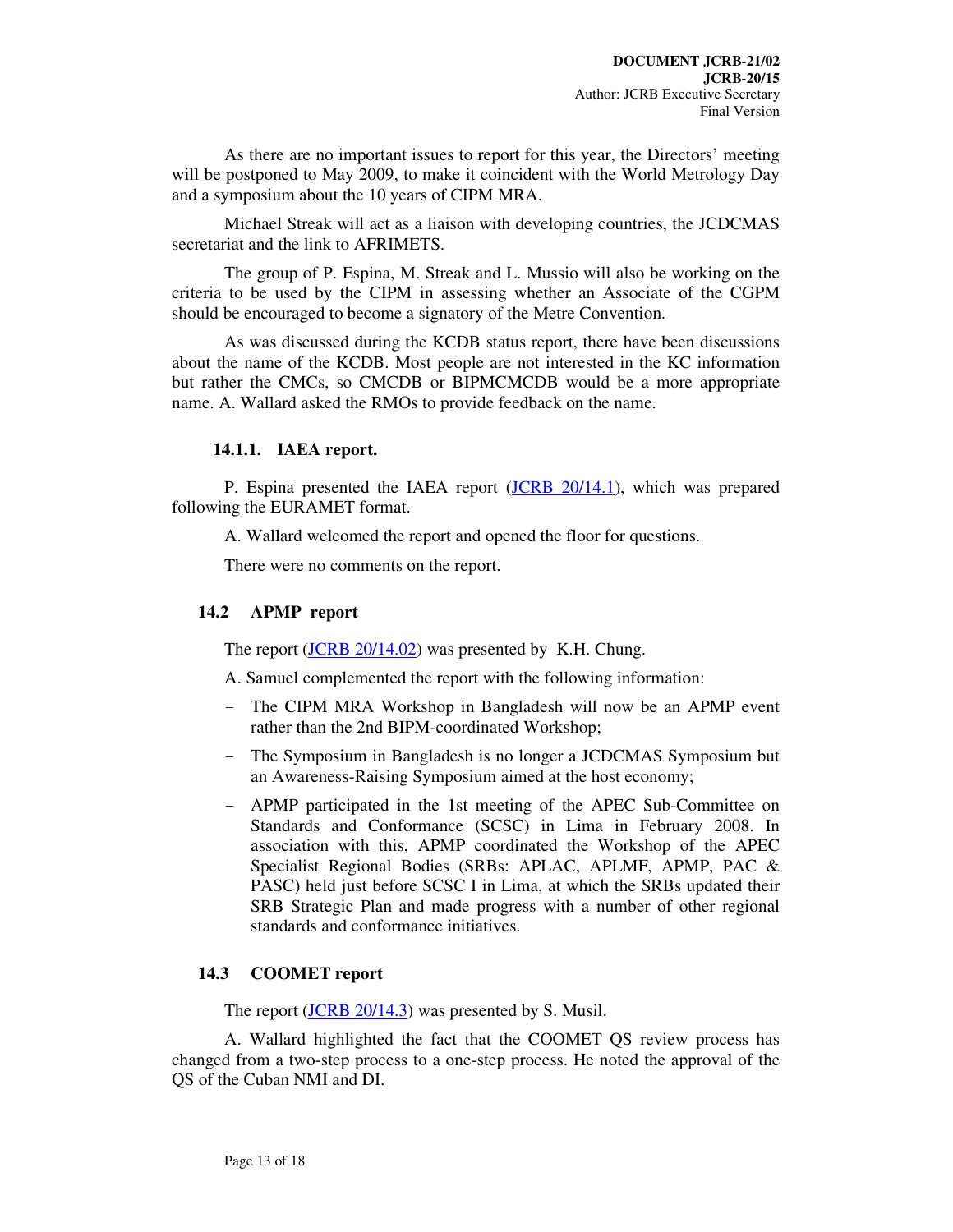**Action 20/8 Cuban greyed-out CMCs shall be reinstated into the KCDB. (KCDB Office)** 

R. Kaarls asked about the "umbrella" designation systems (see paragraph 6 in COOMET report).

A. Wallard explained that the Russian system is complicated and is composed of VNIIM and a group of laboratories that usually work at the CC levels. However, due to the size of the country it was national policy to have secondary NMIs and he had learned that they also want to submit CMCs. This is not possible under the present rules. There has to be more discussion on the structure of metrology in Russia, but it is clear that each country can only have one CMC in a particular area.

S. Musil quoted that the QS review process in COOMET is moving towards a structure similar to that in the other RMOs.

#### **14.4 EURAMET**

The report was presented by Fiona Redgrave (JCRB 20/14.4).

W. Louw asked about the Egypt situation as, with the creation of AFRIMETS, he expects Egypt to become part of AFRIMETS and that there must be some communication between the two RMOs for the recognition of the QS of Egypt. He asked if the people that are going to evaluate the annual report of the QS had been nominated.

F. Redgrave answered that there is a steering committee that reviews the QS documentation. Michael Streak is part of the committee, not representing the BIPM but cooperating as an expert.

C. Thomas made a comment about the situation of the Danish Laboratories as it is not clear which is the laboratory that provides the individual approved CMCs.

EURAMET will provide clarification on the status of designations in Denmark.

A. Wallard pointed that some actions were taken about the Hungarian situation: at the request of the EURAMET chair, the Hungarian CMCs were greyed out until he receives confirmation that the QS has been approved.

B. Anderson asked about the process for the presentation of the QS of a DI.

F. Redgrave answered that the initial presentation must be given by the institute, but in the re-review the presentation can be made by the signatory NMI.

A. Wallard asked if there are plans to create subregions in EURAMET, which may lead to changes in the way that some processes work.

F. Redgrave answered that as more countries are joining, the creation of sub regions is a possibility.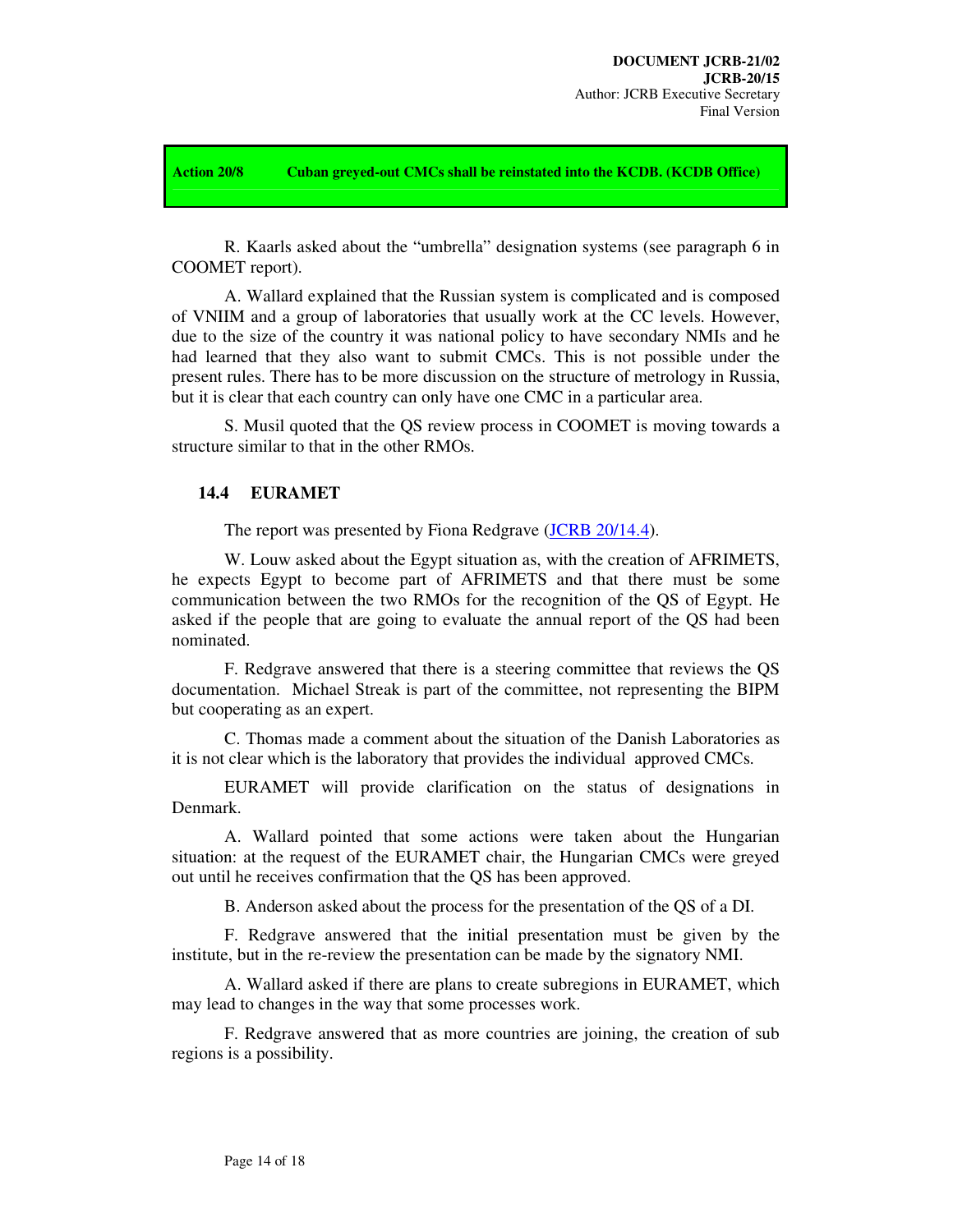# **14.5 SADCMET**

W. Louw presented a report on the activities on SADCMET and advances in the establishment of AFRIMETS (JCRB 20/14.05).

It was announced that the AFRIMETS General Assembly will take place in the first week of July 2008 in Tunisia.

P. Espina asked if MAGMET will include Libya.

W. Louw and M. Berrada answered that Mauritania and Libya are essentially part of MAGMET and will hopefully become active in MAGMET and AFRIMETS in the near future.

A. Wallard noted that AFRIMETS is not the creation of an entirely new RMO but a transformation or expansion of an existing RMO, and as such the request for AFRIMETS to take over from SADCMET as the RMO and become a member of the JCRB, should go directly to the CIPM for formal approval.

# **14.6 SIM report**

W. Anderson presented the SIM report (JCRB 20/15).

There were no questions or comments on the report.

# **15. Other JCRB business**

# **15.1 Presentation of LNM, Morocco**

 M. Berrada gave a presentation of the metrology structure in Morocco (JCRB 20/15.01). The presentation was translated to English by C. Thomas.

A. Samuel asked if there is any regional organization in legal metrology. M. Berrada answered that only Morocco has an entity working in this field.

K. Jones asked if the DEC problems will be discussed in the next meeting.

**Action 20/9 Provide an Agenda item during the 21st meeting to discuss the results of the Forum on Metrology Programmes for States in Development. (Executive Secretary)** 

M. Berrada pointed out that before the end of the year, Morocco will apply to become an Associate of the CGPM and the LNM will ask to sign the CIPM MRA.

 P. Espina asked if the Algerian NMI is to become a CIPM MRA signatory. Dr Berrada and Dr Louw answered that both Morocco and Algeria plan to become Associates of the CGPM and their applications will hopefully be sponsored by UNIDO.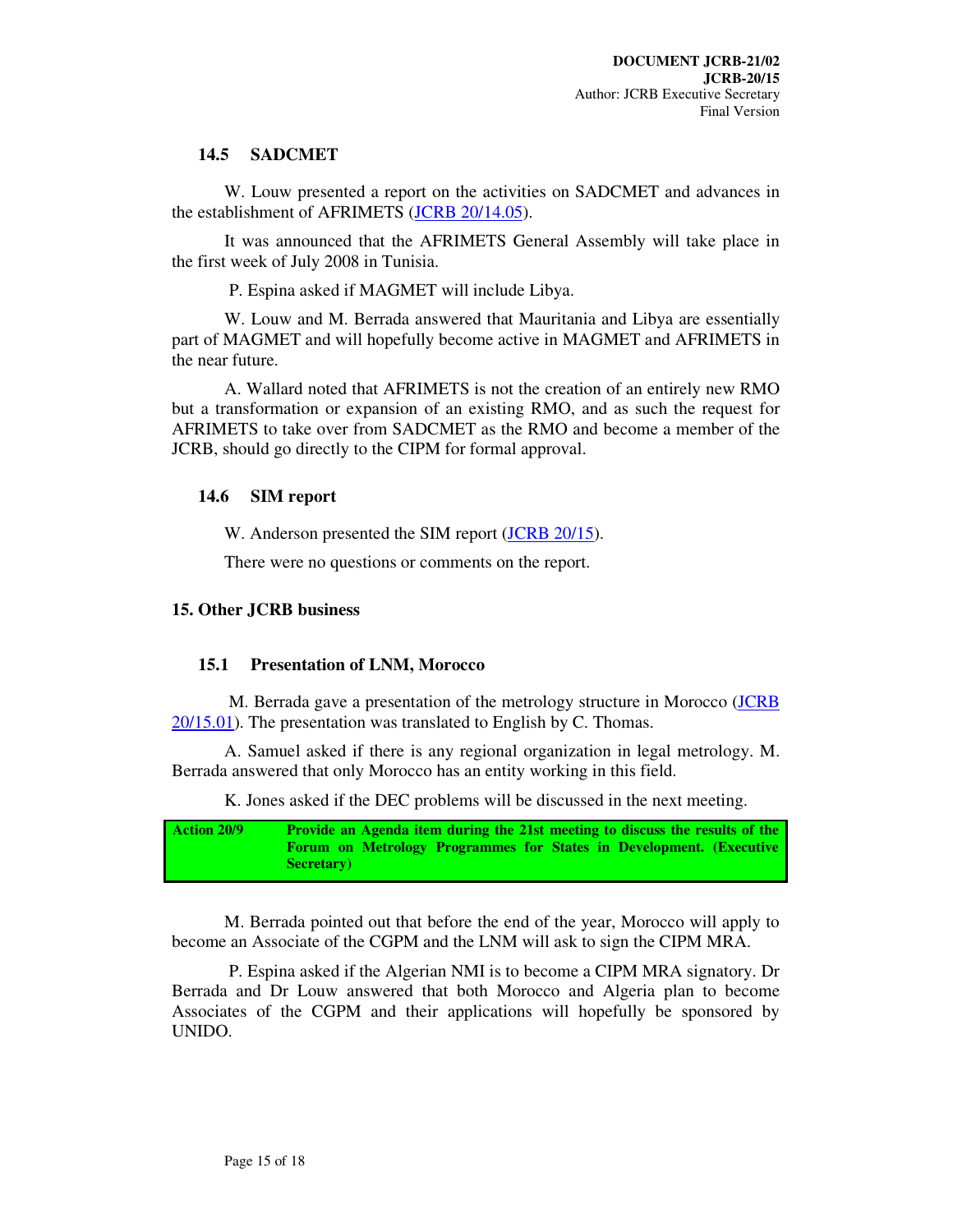#### **15.2 Materials Metrology**

A. Wallard reported on the status of Materials Metrology, noting that S. Bennett from NPL had reported to the CIPM on the problems to be tackled in this area.

Other recommendations of the Bennett report include the creation by VAMAS of a "side group" with expertise in metrology that will propose to the BIPM the particular areas where an improvement can be made through greater attention to traceability. VAMAS will in turn take this information to a specific CC and propose they look for the opportunity of carrying out pilot studies in this area.

A. Samuel asked if there is any relation established with VAMAS. A. Wallard answered that an MoU between VAMAS and the BIPM is in preparation.

#### **15.3 JTG-RAP**

A. Squirell asked about the results of the discussion in item 7 (closed part of the meeting). The information will be used as input for the JTG-RAP group.

On Item 9, A. Squirell informed the JCRB about the present status of the Standard 17043 to PTs.

R. Kaarls noted that the standard is basically good, but it was considered that PTs are not a way of disseminating traceability to other labs, so it is not seen as directly relevant to the CIPM MRA.

# **16. Next meetings**

# **16.1 Next meeting: BIPM, Sèvres, France (suggested dates, 24-25 September 2008)**

The SIM delegation requests that the meeting be moved to October/November.

A. Wallard noted that it is important to have it prior to the CIPM.

After some discussion it was decided to keep the September date with the support of all the delegations.

#### **16.2 First 2009 meeting (COOMET's turn to host).**

COOMET will have an internal discussion and report to the JCRB which country will host the meeting.

**Resolution 20/1 Next JCRB meeting: BIPM, Sèvres, France on 24-25 September 2008.**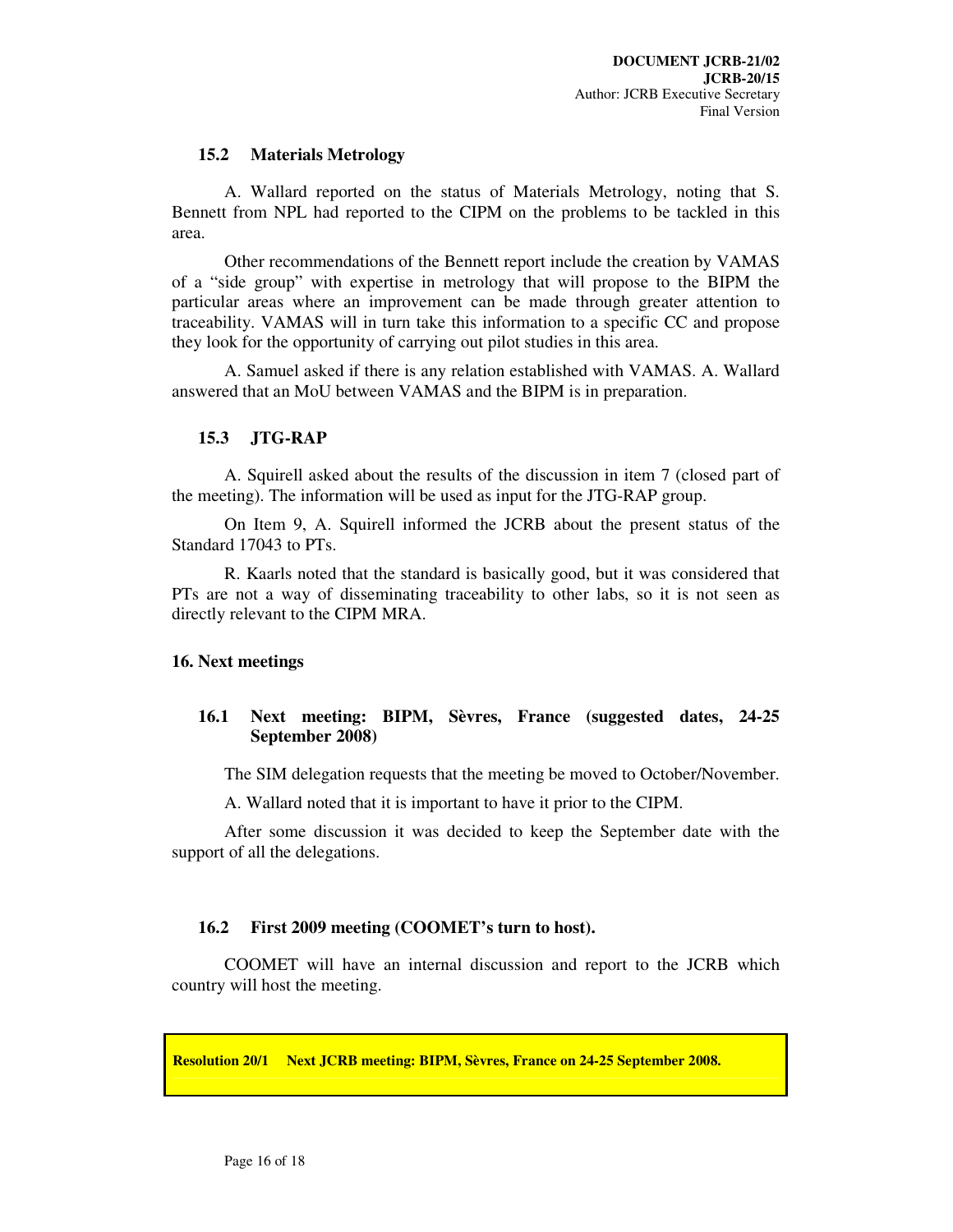**Resolution 20/2 First 2009 meeting will be hosted by COOMET, who suggested that the meeting be held in March 2009.** 

# **17. Meeting closure**

A. Wallard thanked the delegations for their continuous support to the CIPM MRA process and for their participation in the meeting. He also thanked the guests for their valuable contributions, and a particular distinction to K. Jones and his team for the arrangements for this meeting.

O. Kanakrieh thanked all the JCRB for the invitation that will help to start the new RMO, and thanked Keith Jones for the arrangements in Wellington and Angela Samuel for the Symposium held in Sydney.

Having no more further issues for discussion, the meeting was adjourned.